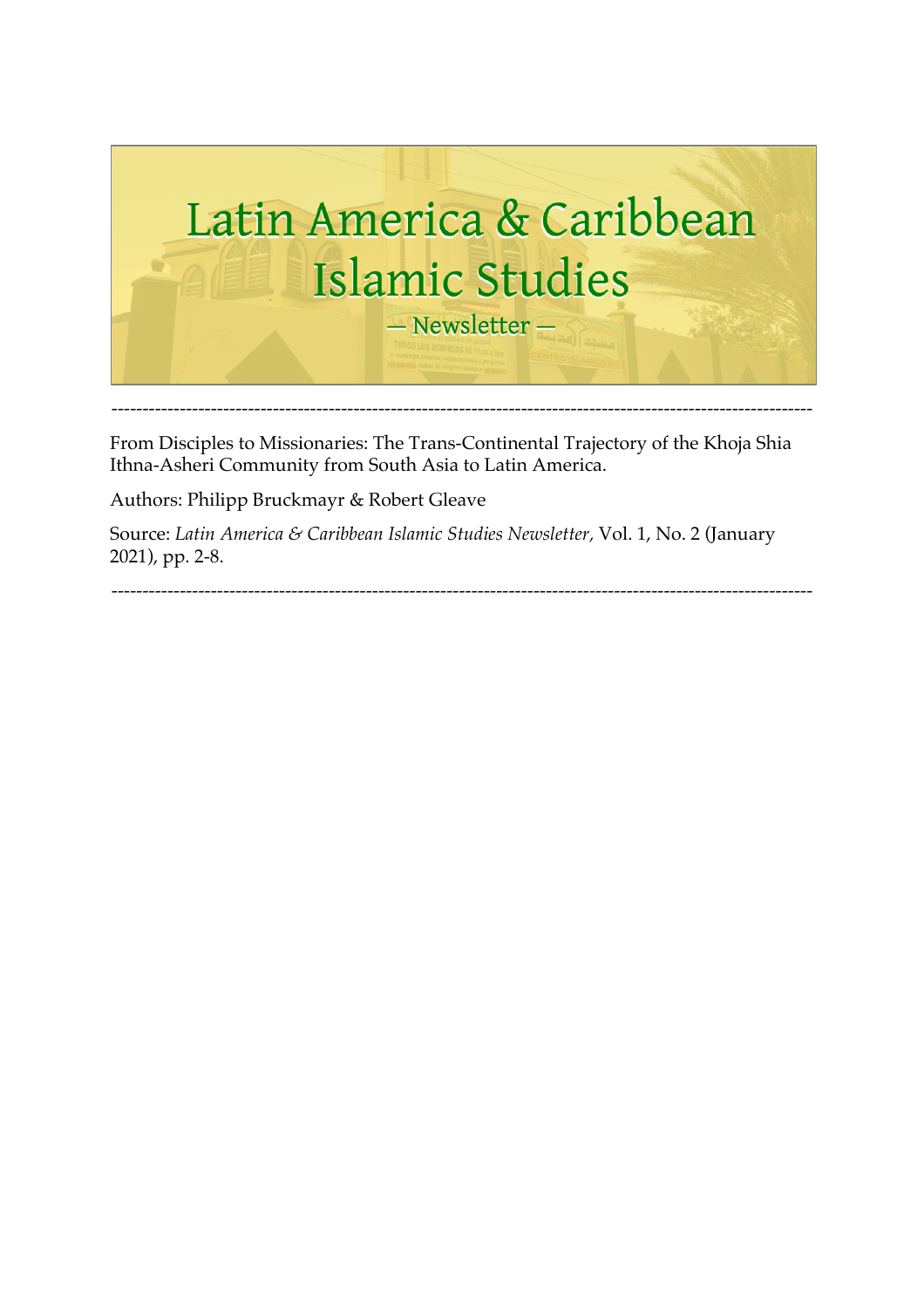### **From Disciples to Missionaries: The Trans-Continental Trajectory of the Khoja Shia Ithna-Asheri Community from South Asia to Latin America**

*Philipp Bruckmayr (Univ. of Vienna) & Robert Gleave (Univ. of Exeter)*

The presence and spread of Shia Muslim communities in Latin America and the Caribbean have, outside the circles of security analysts, received only scant attention. The best-known studies involve historians and anthropologists tracing the historical roots of the Trinidadian Hosay festival to South Asian Muharram practices commemorating the martyrdom of the third Shia imam, al-Husayn (Korom 2003). These were introduced by indentured workers in the 19<sup>th</sup> century. Whilst the Shia heritage of contract laborers imported to Trinidad, Guyana and Jamaica has been mostly lost over time or dissolved into local culture (Khan 2020; Shankar 2003), a new Shia presence was established in the region by the arrival of Shia migrants from Lebanon in the second half of the  $20<sup>th</sup>$  century. New Shia centers, at first catering almost exclusively to Arab Shia, were established in Argentina, Brazil, Chile, Paraguay, Colombia, and Venezuela. From the 1980s onwards, these centers were most often supported by the embassies and cultural institutes of the Islamic Republic of Iran in the region, and this fact has meant that Shia presence in the region has been viewed through the lens of security and counter-terrorism policies (Bruckmayr 2018). According to this logic, local Shia networks and their missionary efforts are, potentially, conduits to further the political agendas of the Islamic Republic and its ally, the Lebanese Hezbollah.

Since the 1970s, however, the Shia mission in the region has also received a strong impetus from a small, little known and comparatively young community, which has a disproportionate global influence: the Khoja Shia Ithna-Asheris. In this community, the earlier South Asian and later Middle Eastern imprints on Shia communities in Latin America and the Caribbean appear to coalesce, and are, moreover, conspicuously enriched by an Indo-African component. Below, we provide an overview of the development of the Khoja Shia Ithna-Asheri community from its emergence in mid- $19<sup>th</sup>$  century colonial India, via the beginnings of its missionary activities in East Africa a century later, to its current role in Shia proselytization in Latin America.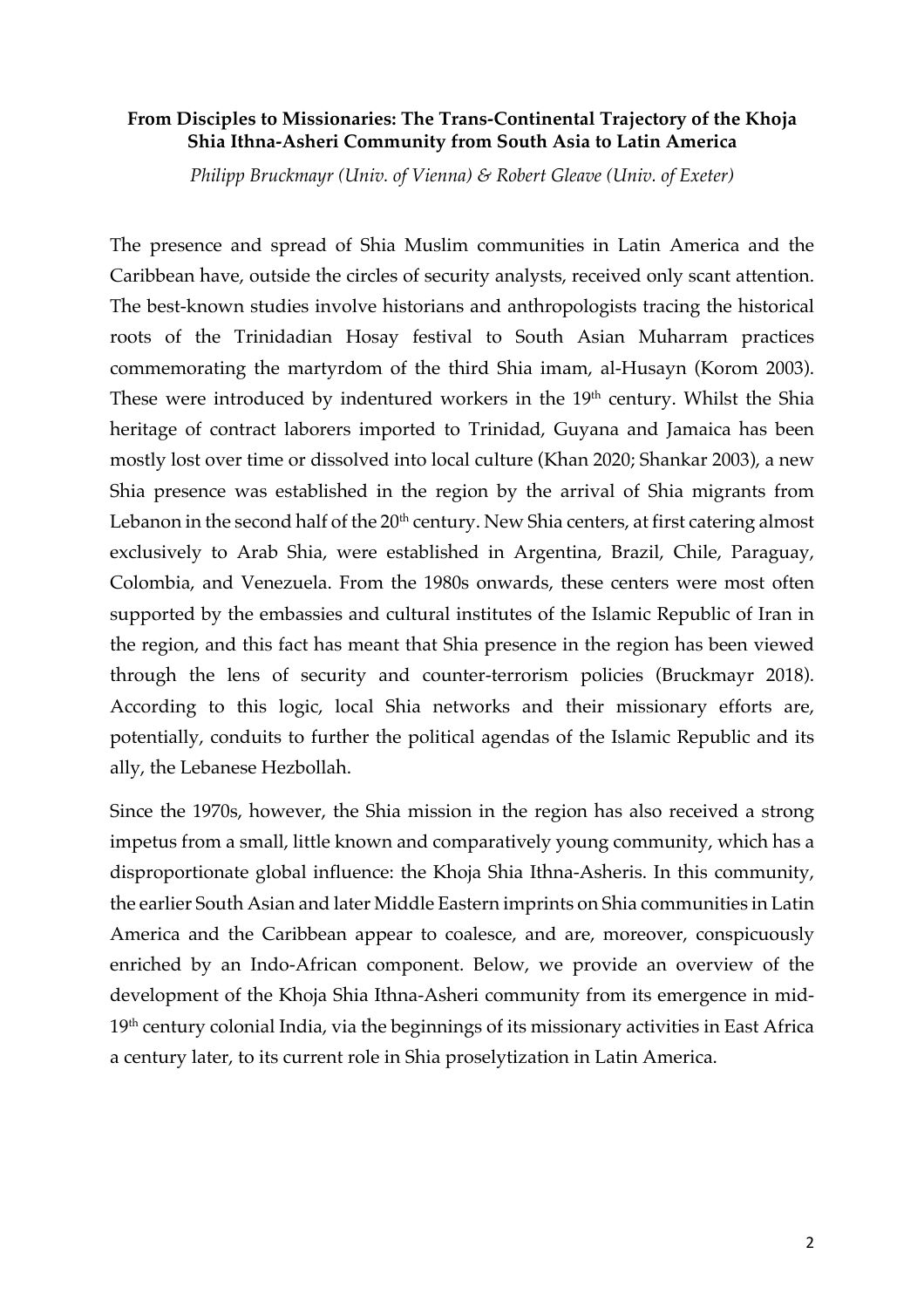### **The origins of the Khoja Shia Ithna-Asheri community**

Up until the mid-19<sup>th</sup> century, the Khojas formed a cluster of castes, headed by groups of traders, dispersed over Gujarat and Sind in present-day India and Pakistan. Like many other groups in the region, the Khojas were, in religious terms, mostly linked to different *pir*s (Sufi saints or shaykhs) and *guru*s (spiritual teachers); their *panth*s (spiritual paths) often synthesized Islamic and Hindu influences. Among the Khojas, the most prominent such path was the *satpanth* ("true path"), whose centrality in communal identity effectively rendered the group a "caste-cum-sect." It is important to note, then, that the *satpanth* drew from a local religious repertoire, which not only included Sunni, Sufi and Hindu elements, but also clearly bore the distinct imprint of Shia influence, both in its Ismaili (so-called Sevener Shia) and Ithna-Asheri (so-called Twelver Shia) aspects. Certain *satpanthi* texts, rituals and doctrines reflect this, most famously, the text *Dasa Avatara* (The Ten Avatars) in which the belief of the tenth avatar of Vishnu as the awaited savior is linked to Shia doctrine, identifying this figure with the first Shia imam Ali and his successors following the line of the Ismaili imams (Boivin 2013).

The major turning point for the Khojas came in 1844, when the Ismaili imam and first Aga Khan, Hasan Ali Shah (d. 1881) relocated from Iran to India and began to assert his leadership. Through a number of measures aimed at standardizing and Islamizing the *satpanth* tradition of the Khoja community, and particularly by introducing Ismailism to the Khojas, the first three Aga Khans successfully established their religious authority over most Khojas. A key element in this success were several lawsuits at the British colonial courts in Bombay and Karachi fought out between the Aga Khans and dissenters from among the Khojas. The dissenters disputed his religious authority and status as living imam, his right to ownership of communal properties and their duty to submit the tithe to him. As a result of the Aga Khans' success in a famous case in 1866, the Khojas were officially designated as adherents of Ismailism and followers of the Aga Khans by a British court (Purohit 2012). Certain parts of the community, however, still refused to submit to his authority and to having their religious identity decided by colonial courts. Consequently, there soon emerged Khoja factions professing adherence to Sunni and Ithna-Asheri Shia traditions. Whilst the Sunni Khojas have remained a very small community based in Mumbai, the Khoja Shia Ithna-Asheris Muslim Community (KSIMC) rapidly developed into an influential community currently numbering roughly 125,000 people spread over five continents (Jaffer 2014).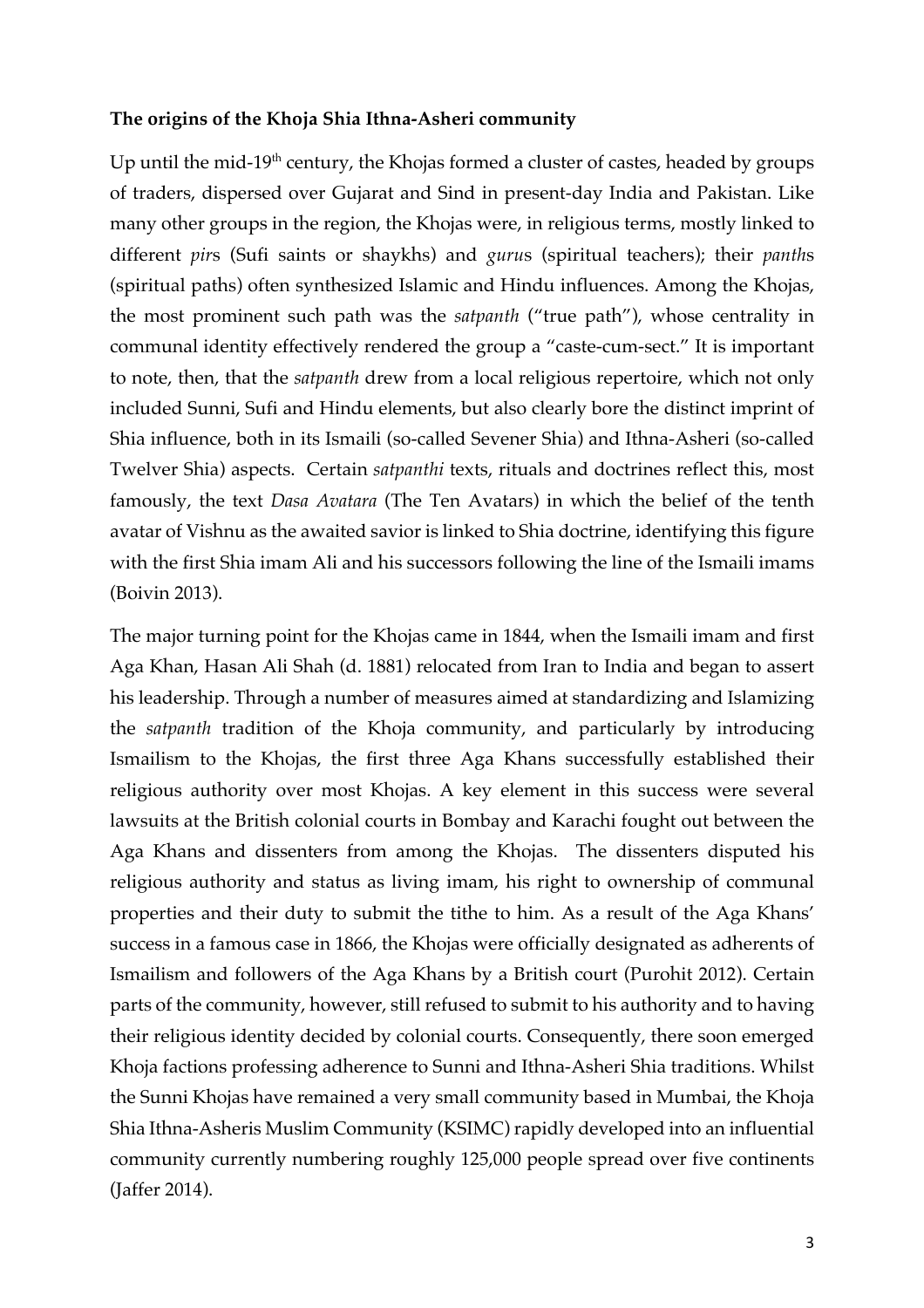### **The formation of KSIMC and the beginnings of its efforts to spread the faith**

The formation of KSIMC from the 1860s onwards is credited in large part to the efforts of Mulla Qadir Hussain (d. 1902), an Ithna-Asheri scholar from Madras, who established himself for some time as a teacher in the Khoja quarter of Mumbai. Following a chance encounter between Khoja pilgrims and Mulla Qadir in the Iraqi Shia shrine city of Karbala in the 1870s, Mulla Qadir heard of their *satpanthi* beliefs in the divinity of Imam Ali. He quickly introduced individual Khojas to the highest Shia authority of his day (*marja al-taqlid*), Grand Ayatollah Zayn al-Abidin al-Mazandarani (d. 1892) and began to instruct them in Ithna-Asheri doctrine and ritual. The origins of KSIMC were thus strongly tied to the activities of non-Khoja religious authorities in and from Shia spiritual centers in the Middle East.

At the same time that the Khoja caste-cum-sect began its process of disintegration into Ismaili, Sunni and Ithna-Asheri branches, members also embarked on major migratory journies. Large numbers of Khojas migrated to East Africa, primarily to Kenya and Tanzania, and to islands off its coast, especially to Zanzibar and Madagascar. The establishment of the first KSI mosque in Zanzibar in 1881 and the fortunes made by members of the community in East and (later) Central Africa were instrumental in spreading Ithna-Asheri tradition among the Khojas in both South Asia and Africa and in the institutionalization of KSIMC. Following its early development, the community continued to rely on non-Khoja resident scholars from the Middle East and India for its religious leadership. KSIMC provided religious authorities with an important vantage point by bringing Shia traditions to East Africa (Akhtar 2016).

After founding mosque communities in various African states, a major turning point in KSIMC's institutionalization occurred with the foundation of its Africa Federation in 1946 (Rizvi & King 1973). With a strong organization in the background, expanding rapidly from the late 1950s onwards, the relationship of KSIMC with the religious authorities in the Middle East underwent a crucial change. Thus, in the early 1960s, the then president of the Africa Federation, Ebrahim H. Sheriff (d. 1964), for the first time received a delegateship (*wakala*) from KSIMC's religious authority, the Iraqibased Grand Ayatollah Muhsin al-Hakim (d. 1970). With this *wakala*, the religious authority granted the Khoja leader the right to collect the Shia religious tax (*khums*) from the believers on his behalf and to allocate a substantial proportion of it for missionary work and other religious purposes at his own discretion (Jaffer 2009). This formed the basis for the Shia mission carried out by the Khojas, first in Africa and then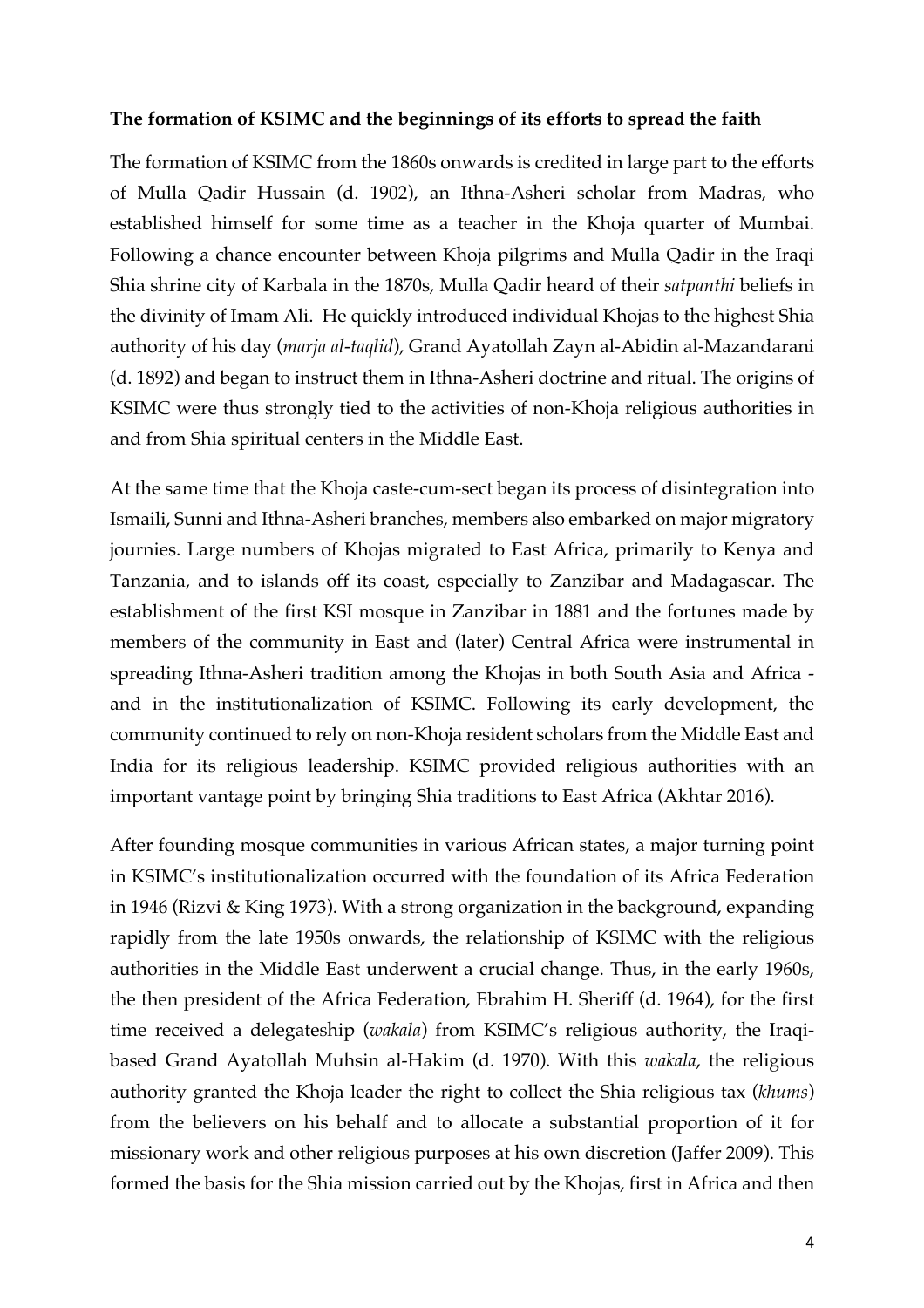*inter alia* in the Americas and the Caribbean. In 1964 the local KSIMC leadership and the non-Khoja Indian resident scholar Sayyid Saeed Akhtar Rizvi (d. 2002) established the Bilal Muslim Mission (BMM) of Tanzania to spread Shia traditions among the local population. The BMM quickly spread to other East African countries and eventually became the most widespread Shia organization in the region, with its membership of black Shia now outnumbering the local KSIMC (Ahmed 2009; Leichtman 2020).

# **The KSIMC and the Shia mission in Central and South America and the Caribbean**

In 1976 the BMM was integrated into the newly established World Federation of KSIMC. Shortly afterwards the BMM and its widely travelled leader, Sayyid Rizvi, were also responsible for the earliest missionary activities of the Khojas in Central and South America and the Caribbean. In 1979 the Pioneer Shia Association of Guyana was established by Latif Ali, who embraced Shia traditions a few years earlier through correspondence with Rizvi and the BMM. This formed the nucleus of Guyana's Shia community. The association with the East African BMM remained important in subsequent decades. In 1992, the Iranian Islamic Propagation Organization sent a former teacher of a BMM school in Tanzania as a missionary to Guyana, who then established a center in the country's second-largest city, Linden (Rizvi 2017).

In 1993, the Bilal Muslim Mission of Americas (BMMA) was incorporated in New York under the leadership of members of the Khoja Kermalli family of Dar es Salaam in Tanzania. In the same year, the BMMA discovered, apparently by chance, the annual Hosay celebrations in Trinidad. Returning, then, to where we started this article, the BMMA sent a delegation to attend the processions in 1994 and to establish contact with Afro-Trinidadian converts. In 1996 the BMMA and the Afro-Trinidadian Imam-e Zamana Mission inaugurated the first Shia center of the Caribbean in Port of Spain (BMMA 1997). After more than a century, it was again South Asian influence which was instrumental in (re-)implanting Shia traditions in Trinidad.

In recent years, the missionary efforts of the World Federation of KSIMC, whose leadership is mostly Africa-born, have been intensified on an unprecedented scale in the region. The organization's 2019 *Khums Report* documents activities in Colombia, Venezuela, Trinidad and Tobago, Cuba, Dominican Republic, Jamaica, and the Virgin Islands (World Federation 2020a). In 2020 the Islamic Education Board of the World Federation *inter alia* focused on the production of materials in Spanish and organizing online activities for Spain and Latin American countries. Accordingly, its External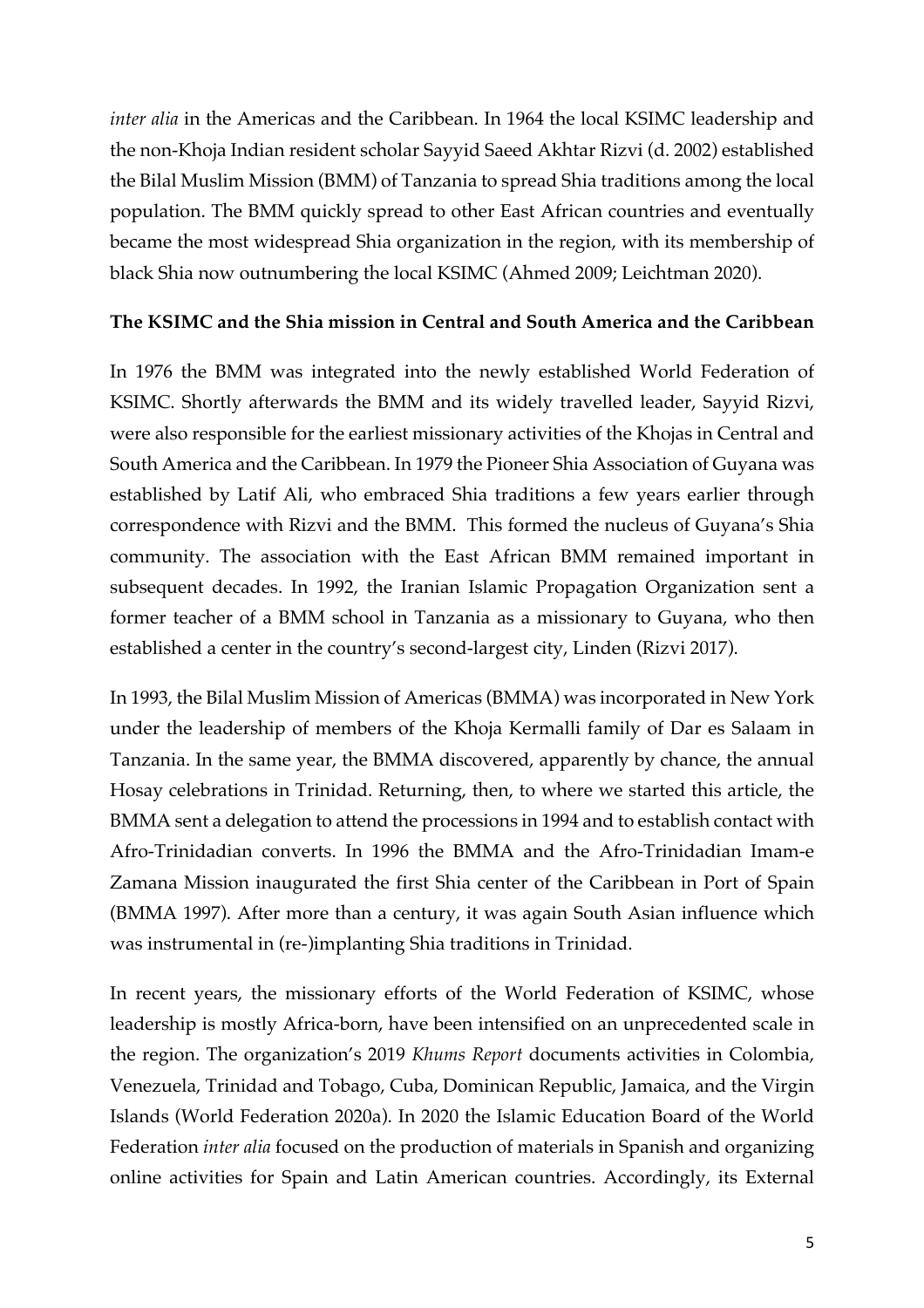Tableegh department produced 55 videos for the months of Muharram and Safar, with one video being broadcasted daily in twenty Latin American countries.

The World Federation, whose main languages are English, Gujarati and Urdu, seems so far to be lacking expertise and networks in Spanish language contexts. It has, to date, had to rely for this purpose on the already existing structures of Shia preaching in Latin America, mostly put into place by Iranian scholars and institutions. Among the four speakers appearing in the string of videos, the chief figures are Mohsin Rabbani and Mohsen Mujtahid Zadeh Qummi (World Federation 2020b). Rabbani spent 14 years in Argentina as a cleric before returning to Iran, where he became professor at Al-Mustafa International University (MIU), the most important Shia university catering to international students. He also founded the Islam Oriente cultural foundation as the prime organ for the propagation of Shia traditions among Spanish-speaking audiences. Qummi, commonly known among Spanish-speakers as Sheij Ali Qomi, is likewise affiliated to MIU and Islam Oriente.

Whereas the World Federation has enlisted the most experienced and proficient disseminators of Shia traditions in Latin America, this configuration may be problematic. The KSIMC are unique in their internal democratic structures, established first for the Africa Federation and then the World Federation. Moreover, they are characterized by their submission to the authority of the Najaf-based Grand Ayatollah Ali al-Sistani (b. 1930). At the same time, however, the World Federation keeps close relations to Iranian Shia organizations and institutions of higher learning. With Rabbani and Qummi, who are not only eloquent preachers but also ardent supporters of the Iranian regime and its supreme guide, the World Federation's missionary activities in Latin America are directly intersecting with the networks under scrutiny by U.S. and other security analysts and think tanks (Ottolenghi 2017). Even though politics are only a marginal aspect of the broadcasted lectures, Islam Oriente is clearly representative of a strand of Shia preaching infused with a distinctive Iranian antiimperialist rhetoric. Such a message falls on fertile ground in Latin America, but potentially obscures the richness and diversity of Shia traditions in general and of the Khoja's embrace of it in particular in the region.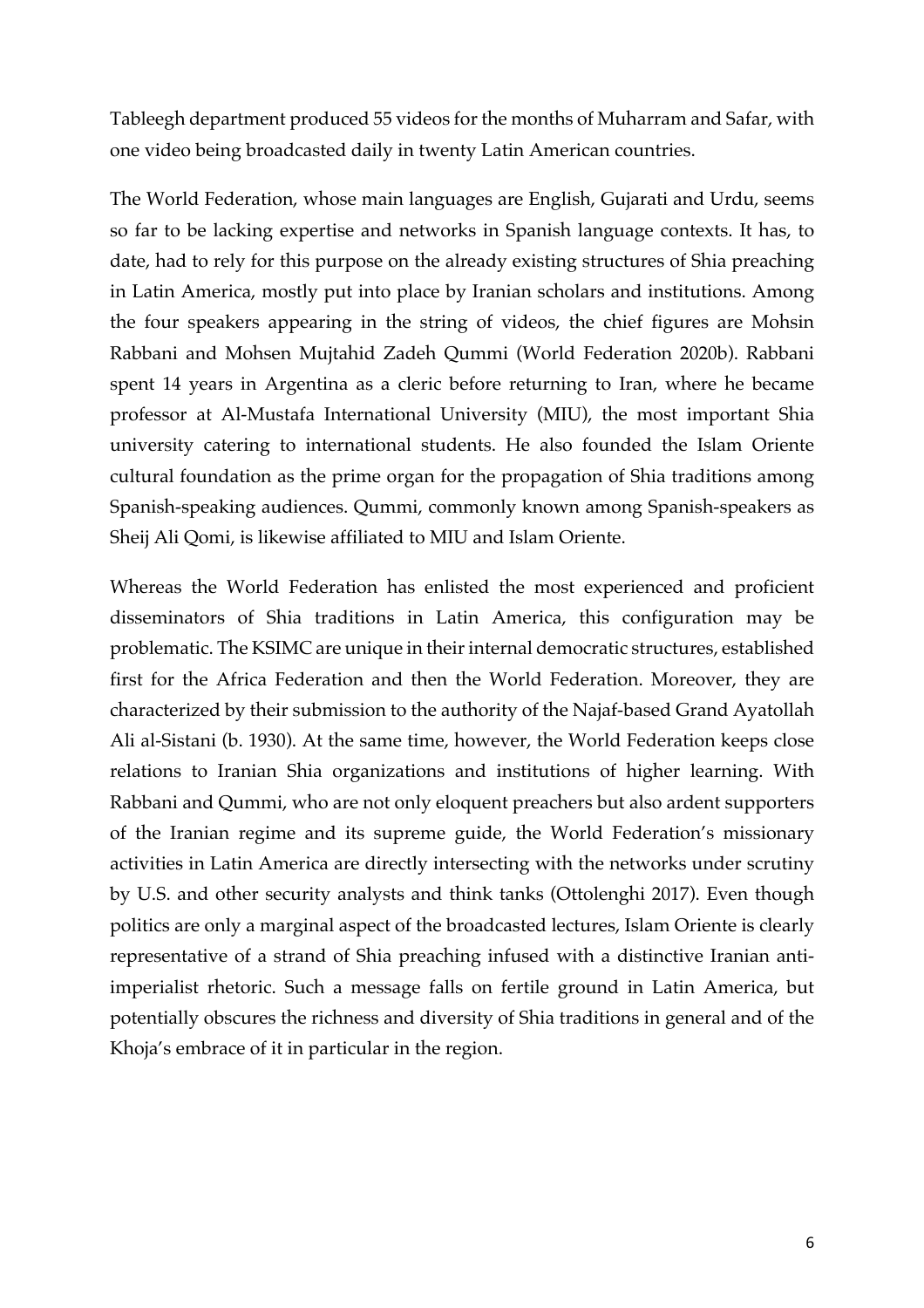# **References**

Ahmed, Chanfi (2009) Networks of Islamic NGOs in Sub-Saharan Africa: Bilal Muslim Mission, African Muslim Agency (Direct Aid), and al-Haramayn. *Journal of Eastern African Studies* 3:3, 426–437

Akhtar, Iqbal (2016) *The Khōjā of Tanzania. Discontinuities of a Postcolonial Religious Identity.* Leiden/Boston: Brill

Bilal Muslim Mission of Americas (1997) The First Shia Center in the Caribbean. https://www.al-islam.org/organizations/bmma/center.html (last accessed: January 8, 2021)

Boivin, Michel (2013) *L'âghâ khân et les Khojah: Islam chiite et dynamiques sociales dans le sous-continent indien (1843-1954).* Paris: IISMM – Karthala

Bruckmayr, Philipp (2018) Divergent processes of localization in 21st century Shiʽism: The cases of *Hezbollah Venezuela* and Cambodia's Cham Shiʽis. *British Journal of Middle Eastern Studies* 45:1, 18-38

Jaffer, Hassan Ali M (2009) *Relentless Endeavours. Reflections on Mulla Asgharali M.M. Jaffer*. Elmhurst, New York: Tahrike Tarsile Qur'an, Inc.

Jaffer, Hassan Ali M (2014) *The Endangered Species. An Account of the Journey of Faith by Khoja Shia Ithna-Asheri Community*. Ontario: Mulla Asghar Memorial Library & Islamic Resource Centre

Khan, Aliyah (2020) *Far From Mecca. Globalizing the Muslim Caribbean*. New Brunswick, NJ: Rutgers University Press

Korom, Frank (2003) *Hosay Trinidad. Muharrram Performances in an Indo-Caribbean Diaspora*. Philadelphia: University of Pennsylvania Press

Leichtman, Mara A. (2020) Transnational Networks and Global Shi'i Islamic NGOs in Tanzania. In H. Weiss (ed.), *Muslim Faith-Based Organizations and Social Welfare in Africa*. Cham: Palgrave Macmillan, 201-245

Ottolenghi, Emanuele (2017) Emerging External Influences in the Western Hemisphere. Congressional Testimony: Foundation for Defense of Democracies